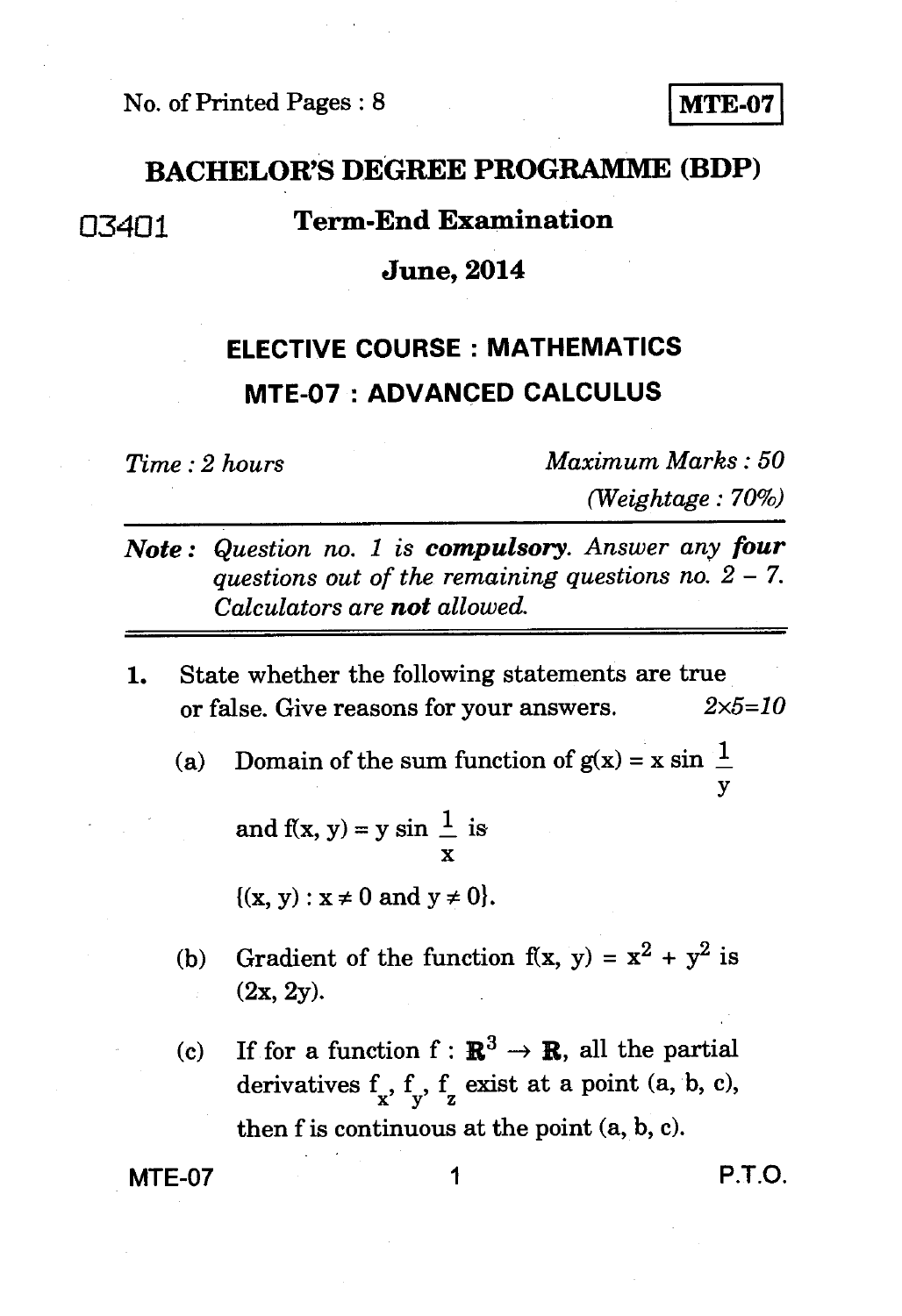- (d) The function  $F : \mathbb{R}^2 \to \mathbb{R}^2$  given by  $F(x, y) = (\cos x, \sin xy)$  is locally invertible at the point  $\left(\frac{\pi}{2}, 2\right)$  $2^{\degree}$
- (e) Every continuous function from  $\mathbb{R}^2 \to \mathbb{R}$  is differentiable as well as integrable on  $\mathbb{R}^2$ .
- 2. (a) Examine the following function for continuity at the origin :

$$
f(x, y) = \begin{cases} \frac{x^2y}{x^4 + y^2} & \text{if } x^4 + y^2 \neq 0 \\ 0 & \text{if } x = 0 = y \end{cases}
$$

 $\overline{3}$ 

(b) If 
$$
z = \tan^{-1} \left( \frac{x^5 + y^5}{x^2 + y^2} \right)
$$
, then show that  

$$
x \frac{\partial z}{\partial x} + y \frac{\partial z}{\partial y} = 3 \sin z \cos z.
$$

 $\partial x$   $\partial y$ 

(c) Integrate the function 
$$
f(x, y, z) = 2x + y
$$
 over the region W which is a hemisphere  $x^2 + y^2 + z^2 = 4$ ,  $x > 0$ .

**3.** (a) Find the minimum value of the function 
$$
f(x, y) = x^2 + y
$$
 on  $2x^2 - 3y^2 = 1$ .  $5$ 

(b) Compute the double integral of the function 
$$
x\sqrt{4-y^2}
$$
 over the rectangle [0, 1] × [0, 2].

$$
(c) \quad Evaluate: \qquad \qquad 2
$$

$$
\lim_{x \to \infty} \frac{2x + 3\cos x}{3x + 2\sin x}
$$

**MTE-07** 

$$
\mathbf{2}
$$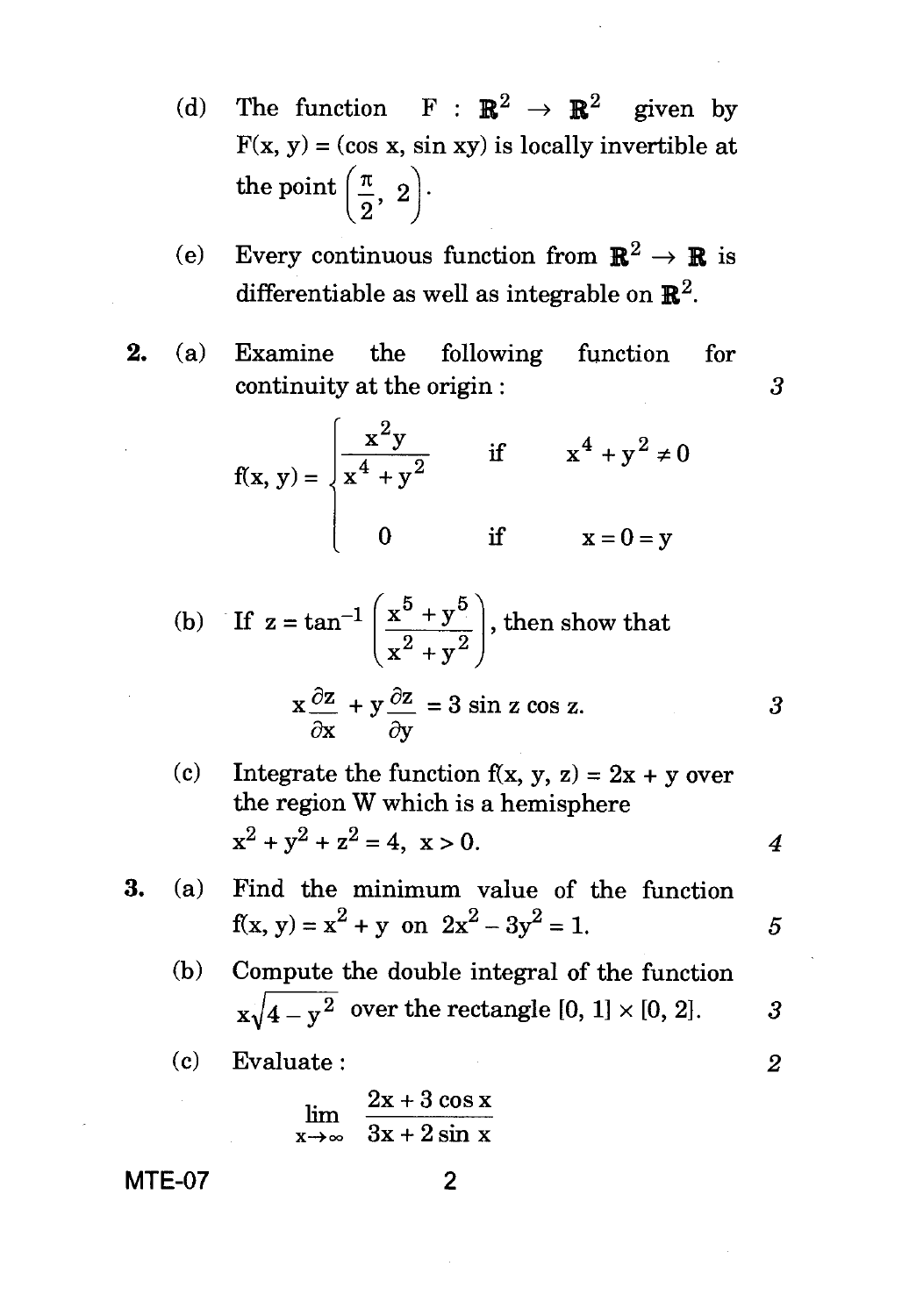- 4. (a) Find the level curves of the graph of which the function is the difference of two functions f and g where  $f(x, y) = 3x + 4y$  and  $g(x, y) = x - y.$  2
	- (b) Show that the following line integral is independent of path and hence evaluate it :

(1, 2)  
\n
$$
\int_{(0,5)}^{(1,2)} (y^2 + 3x^2y) dx + (2xy + x^3) dy.
$$
 5

(c) Examine the function

$$
f(x, y) = \begin{cases} \frac{xy}{|y|}, & y \neq 0 \\ x, & y = 0 \end{cases}
$$

for differentiability at  $(1, 0)$ .  $3$ 

5. (a) Show that  
\n
$$
\{(x, y) | |x - 5| \le 7 \text{ and } |y - 3| \le 9 \} \subseteq
$$
\n
$$
\{(x, y) | (x - 1)^2 + (y - 2)^2 < 15^2 \}
$$
 3

(b) Find the surface area of the part of the surface, 
$$
z = x^2 + 2y
$$
 that lies above the triangular region T in the xy-plane with the vertices  $(0, 0), (1, 0)$  and  $(1, 1)$ .

(c) Let 
$$
f(x, y) = x^2 + 2xy + y^2 + x + y + 5
$$
. Is the Taylor polynomial  $T_2(x, y)$  of  $f(x, 1)$  equal to  $f(x, y)$ ?

MTE-07 3 P.T.O.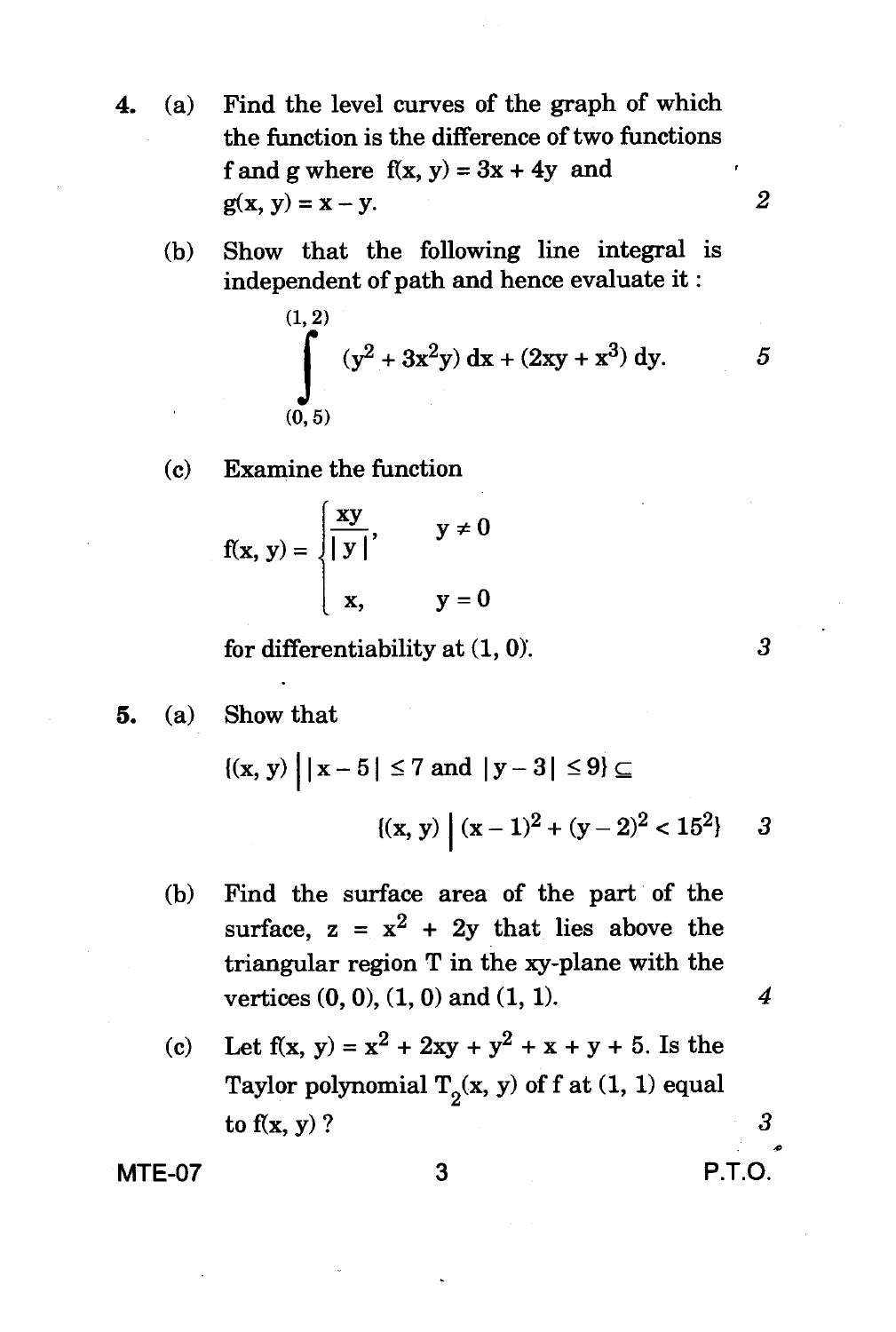- **6.** (a) State Young's theorem. Using Young's theorem, show that  $f_{xy}(a, b) = f_{yx}(a, b)$  at every point (a, b), where f is a polynomial function. Verify this result for the polynomial  $x^3 + 2x^2y + 5xy + 4x + 3y + 1$ . 4
	- (b) Does the chain rule for the following functions hold ? Check.  $x = u<sup>2</sup> + v<sup>2</sup>$ ,  $y = u + v$ , where  $u = z + w$  and  $v = 2zw$  4
	- (c) Examine the existence of fog and gof and find, if they exist, for the functions f(x, y, z) = (x, y, z);  $g(x, y) = x \sin y$ . 2
- *7.* (a) Verify the Implicit Function Theorem for the equation  $xy - 3x^2 + 2 = 0$  at the point (1, 1). 4
	- (b) Evaluate :  $3$

$$
\lim_{x\to 0}\frac{5^x-7^x}{2x}
$$

(c) Let  $e = (1, 1, 0)$  and  $f = (0, 1, -1)$  and  $x = e + 2f$ ,  $y = 2e - f$ . Find  $|x - y|$ ,  $|2x + 3y|$ and check the inequality  $|x - y| \le |2x + 3y|$ . Is it true ? 3

MTE-07 4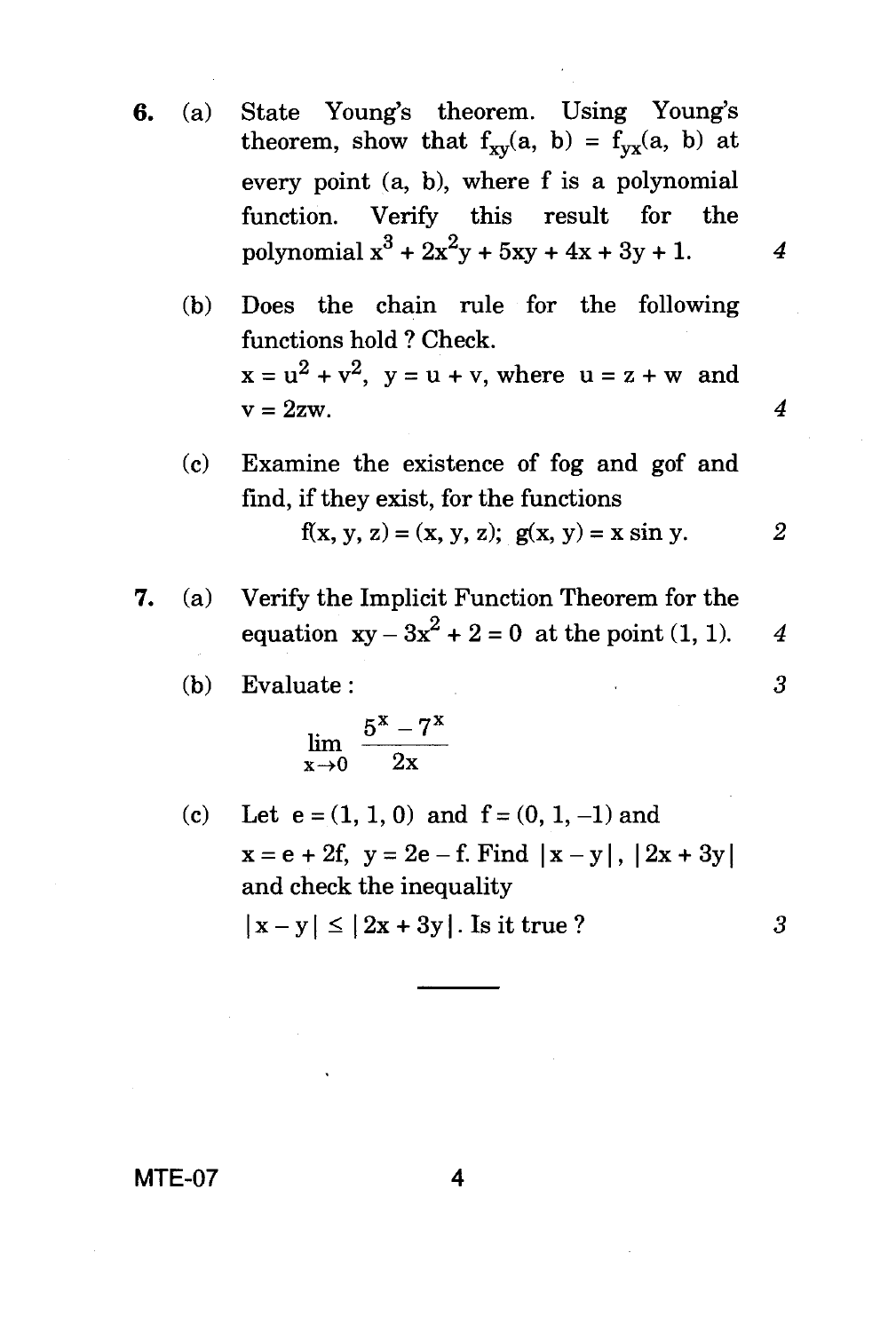एम.टी.ई.-07

स्नातक उपाधि कार्यक्रम

सत्रांत परीक्षा

## जून, 2014

## ऐच्छिक पाठ्यक्रम : गणित

## एम.टी.ई.-07: उच्च कलन

समय : 2 घण्टे

 $\mathcal{C}$ 

अधिकतम अंक : 50

(कुल का : 70%)

- प्रश्न सं. 1 करना **अनिवार्य** है । प्रश्न सं. 2 से 7 में से कोई नोट: चार प्रश्न कीजिए । कैलकुलेटरों का प्रयोग करने की अनुमति नहीं है ।
- बताइए कि निम्नलिखित कथन सत्य हैं या असत्य । अपने  $1.$ उत्तरों की पृष्टि कीजिए ।  $2 \times 5 = 10$ 
	- (क)  $g(x) = x \sin \frac{1}{x}$  और  $f(x, y) = y \sin \frac{1}{x}$  के योग फलन का प्रांत  $\{(x, y) : x \neq 0 \text{ and } y \neq 0\}$  है।

(ख) फलन f(x, y) = 
$$
x^2 + y^2
$$
 की प्रवणता (2x, 2y) है ।

(ग) फलन  $f: \mathbb{R}^3 \to \mathbb{R}$  के लिए यदि सभी आंशिक अवकलजों  $f_x, f_y, f_z$  का बिन्दु (a, b, c) पर अस्तित्व होता है, तब f, बिन्दु (a, b, c) पर संतत होता है ।

**MTE-07** 

P.T.O.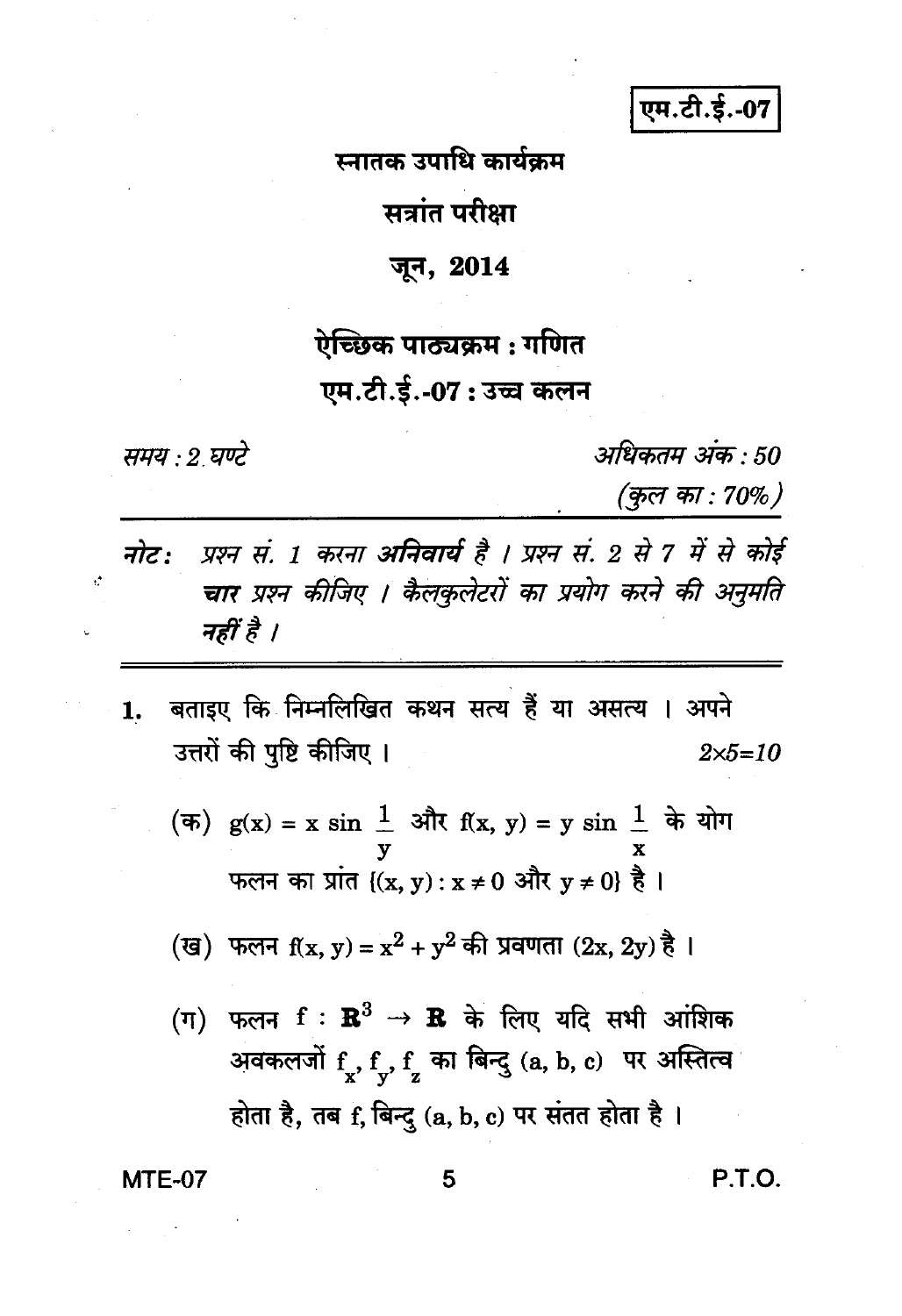(घ) 
$$
F(x, y) = (\cos x, \sin xy)
$$
 द्वारा दिया गया फलन  $F : \mathbb{R}^2 \to \mathbb{R}^2$  बिन्दु  $\left(\frac{\pi}{2}, 2\right)$  पर स्थानिकतः व्युत्क्रमणीय होता है ।

(ङ)  $\mathbb{R}^2 \to \mathbb{R}$  तक प्रत्येक संतत फलन अवकलनीय तथा  ${\bf R}^2$ पर समाकलनीय होता है।

(क) मूल-बिन्दु पर सांतत्य के लिए निम्नलिखित फलन की  $2.$ जाँच कीजिए :

$$
f(x, y) = \begin{cases} \frac{x^2y}{x^4 + y^2} & \text{if } x^4 + y^2 \neq 0 \\ 0 & \text{if } x = 0 = y \end{cases}
$$

 $\boldsymbol{\beta}$ 

 $\boldsymbol{\beta}$ 

 $\boldsymbol{4}$ 

 $\overline{5}$ 

 $\overline{\mathbf{3}}$ 

(ख) यदि 
$$
z = \tan^{-1} \left( \frac{x^5 + y^5}{x^2 + y^2} \right)
$$
,  $\overline{a}$  दिखाइए कि

$$
x\frac{\partial z}{\partial x} + y\frac{\partial z}{\partial y} = 3\sin z \cos z
$$

(ग) फलन  $f(x, y, z) = 2x + y$  को प्रदेश W जो कि अर्धगोला  $x^2 + y^2 + z^2 = 4$ ,  $x > 0$  है, समाकलित कीजिए ।

3. (क) 
$$
2x^2 - 3y^2 = 1
$$
 पर फलन f(x, y) =  $x^2 + y$  का   
निम्निष्ठ मान ज्ञात कीजिए ।

(ख) आयत [0, 1] × [0, 2] पर फलन 
$$
x\sqrt{4-y^2}
$$
 का द्विक समाकल परिकलित कीजिए ।

$$
\begin{array}{ll}\n\text{(T)} & \lim_{x\to\infty} \frac{2x+3\cos x}{3x+2\sin x} \text{ and } \text{Hg} \text{ and } \text{Hg} \text{ and } \text{Hg} \text{ are } 2\n\end{array}
$$

inga<br>Lukut

**MTE-07** 

6

 $\frac{1}{2}$  ,  $\frac{1}{2}$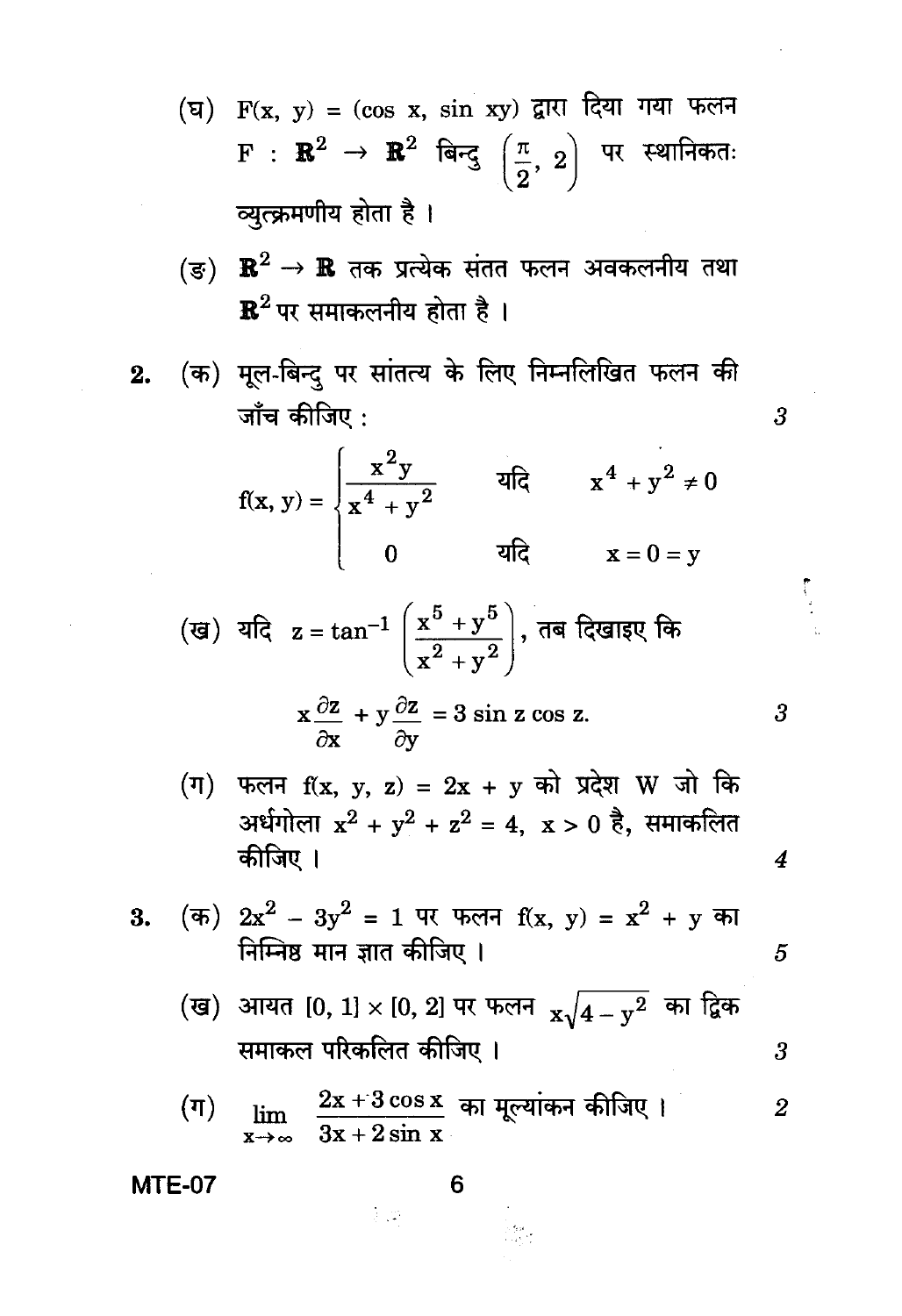- (क) दो फलनों f और g के अंतर वाले फलन के ग्राफ के  $\overline{\mathbf{4}}$ . स्तर वक्रों को ज्ञात कीजिए जबकि  $f(x, y) = 3x + 4y$ और  $g(x, y) = x - y$ .
	- (ख) दिखाइए कि निम्नलिखित रेखा समाकल पथ-स्वातंत्र्य है और इस तरह इसका मूल्यांकन कीजिए:

(1, 2)  
\n
$$
\int_{(0,5)}^{(1,2)} (y^2 + 3x^2y) dx + (2xy + x^3) dy.
$$
 5

 $(1, 0)$  पर अवकलनीयता के लिए फलन

$$
f(x, y) = \begin{cases} \frac{xy}{|y|}, & y \neq 0 \\ x, & y = 0 \end{cases}
$$

की जाँच कीजिए ।

$$
\{(x, y) \mid |x - 5| \le 7 \text{ and } |y - 3| \le 9\} \subseteq
$$

$$
\{(x, y) \mid (x - 1)^2 + (y - 2)^2 < 15^2\} \quad 3
$$

(ग) मान लीजिए f(x, y) = x<sup>2</sup> + 2xy + y<sup>2</sup> + x + y + 5.  
क्या (1, 1) पर f का टेलर बहुपद 
$$
T_2(x, y)
$$
, f(x, y) के  
बराबर है ?

7

**MTE-07** 

P.T.O.

 $\boldsymbol{3}$ 

 $\overline{2}$ 

 $\boldsymbol{3}$